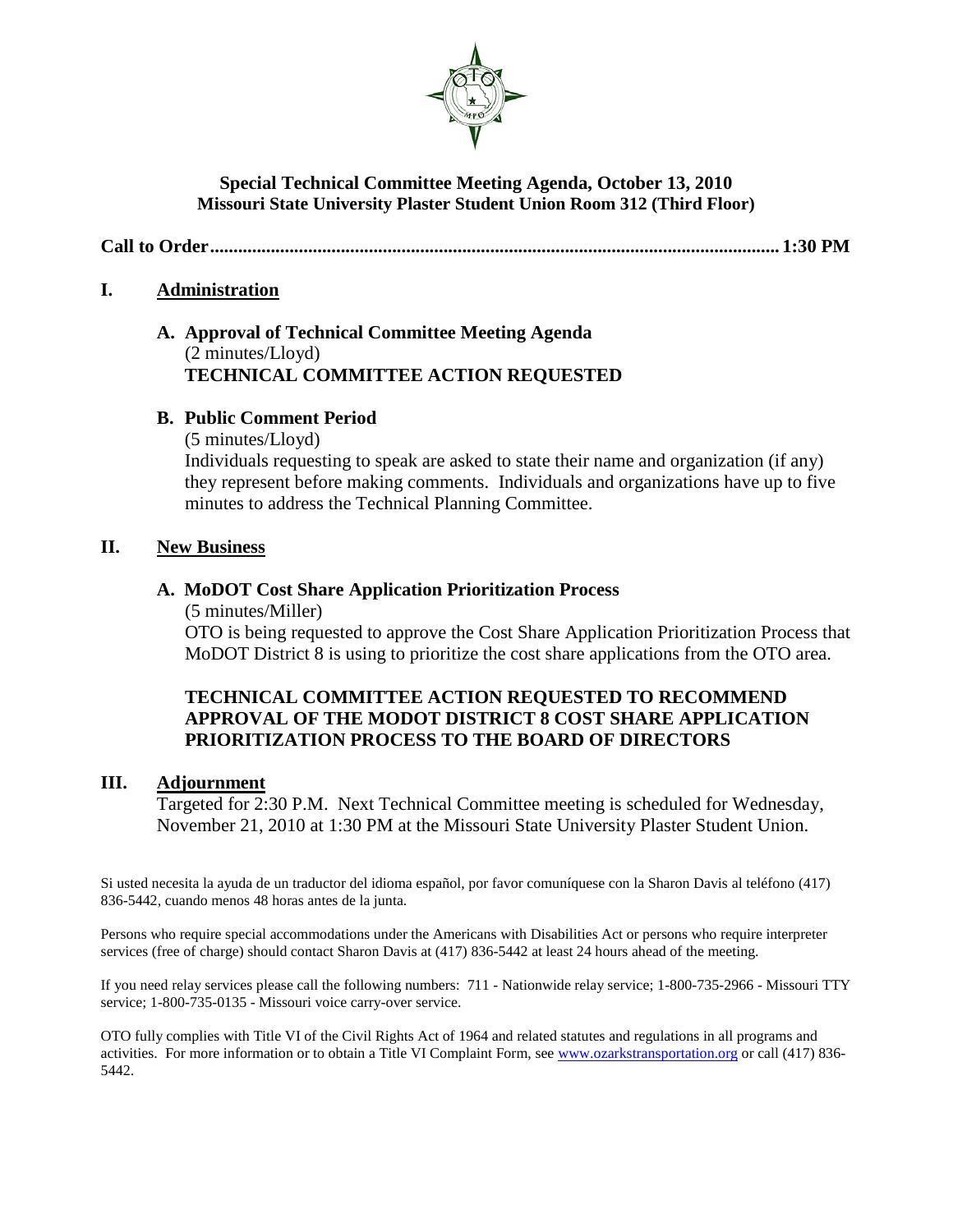### **TECHNICAL PLANNING COMMITTEE AGENDA 10/13/10; ITEM II.A.**

### **MoDOT Cost Share Application Prioritization Process**

### **Ozarks Transportation Organization (Metropolitan Planning Organization)**

### **AGENDA DESCRIPTION:**

MoDOT District 8 is requesting that OTO approve the cost share application prioritization process that they will be utilizing to prioritize cost share applications in the OTO area. We currently have six applications that were submitted on October  $5<sup>th</sup>$  for Statewide Cost Share funding. MoDOT central office has requested each district office prioritize the projects within that district.

Statewide cost share funding is available for projects which improve the state system. The applicant must provide a minimum of 50% of the project funding.

MoDOT District 8 is proposing a tiered process that places Economic Development projects in the first tier and those projects that are not Economic Development projects in the second tier. The process gives points for the number of jobs created, the priority OTO places on the projects, the Functional Needs Score and if the project meets a Taking Care of the System Need.

The OTO priority score is based on where the project appears in the Long Range Transportation Plan. If the project is on the High Priority List it receives a higher score than on the Medium Priority or Vision List.

The Functional Needs Scores come from the MoDOT internal prioritization process that evaluates the project based on several predetermined factors such as congestion relief, economic competiveness, quality of communities, safety and taking care of the system.

Please see the attached materials for further information on the proposed process.

### **TECHNICAL PLANNING COMMITTEE ACTION REQUESTED:**

To make a recommendation to the Board of Directors for approval of the MoDOT District 8 cost share application prioritization process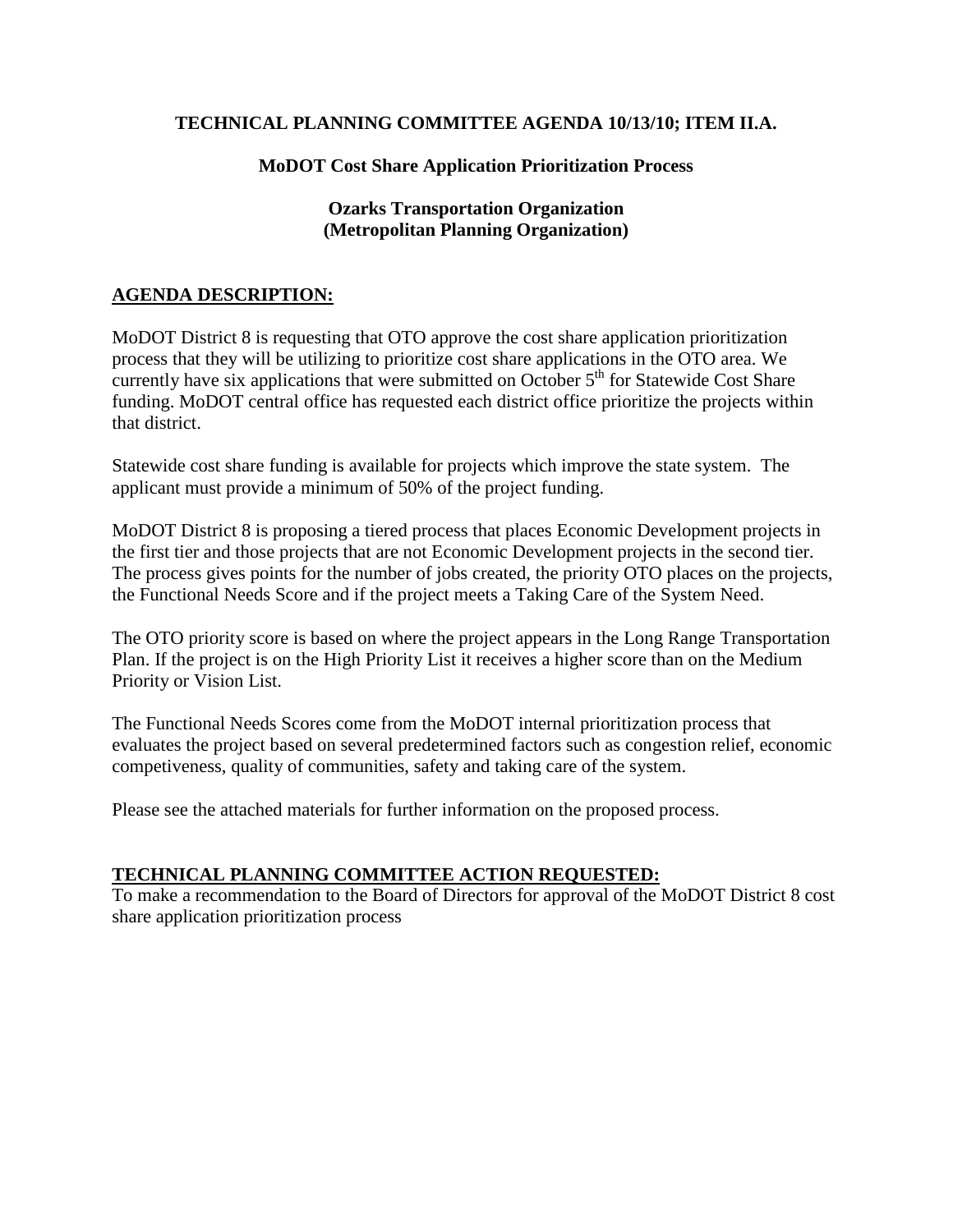### **Methodology**

|                         | <b>Points Allocation</b>                           |
|-------------------------|----------------------------------------------------|
|                         | OTO LRTP/D8 Rural Prioritization                   |
|                         | High = $5$                                         |
|                         | Medium = $3$                                       |
|                         | Vision/Low = $1$                                   |
|                         | None/Not on Priority List = 0                      |
|                         |                                                    |
|                         | <b>Functional Needs Score</b>                      |
|                         | $0-10=0$                                           |
|                         | $11-20 = 1$                                        |
|                         | $21-30 = 2$                                        |
|                         | $31-40 = 3$                                        |
|                         | $41-50 = 4$                                        |
|                         | $51-60 = 5$                                        |
|                         | $60+ = 6$                                          |
|                         |                                                    |
|                         | Addresses a TCOS Need?                             |
|                         | $Yes = 3$                                          |
|                         | $No = 0$                                           |
|                         |                                                    |
|                         | Economic Development (Based on DED/MERIC analysis) |
|                         | Less than 75 jobs = $2$                            |
|                         | $76 - 100$ jobs = 3                                |
|                         | $101 - 150$ jobs = 4                               |
|                         | $151 - 250$ jobs = 6                               |
|                         | $250 - 500$ jobs = 8                               |
|                         | $501 - 1000$ jobs = 10                             |
|                         | more than $1000$ jobs = $12$                       |
|                         |                                                    |
| <b>First Tiebreaker</b> | = Number of Jobs Created                           |
| Second Tiebreaker       | TO LRTP/D8 Rural Prioritization                    |
| <b>Third Tiebreaker</b> | = Functional Needs Score                           |

### **Prioritization Tiers: Economic Development (DED Letter) projects first; then cost shares**

Tier I: Economic Development with DED Letter, Cost/Benefit Ratio greater than 1 Tier II: All other projects, including cost share projects.

Projects are assigned points based on:

1) Economic development and job creation, per the Missouri Department of Economic Development's REMI Model (for economic development projects).

2) The projects ranking category (high, medium, low or none) in either the OTO Long‐range Transportation Plan or District 8's rural planning projects list.

3) The functional needs score from the MoDOT rural functional needs prioritization process or the OTO functional needs prioritization process.

4) Projects get <sup>a</sup> bonus point if they also address <sup>a</sup> Taking Care of the System (TCOS) need, meaning that project provides new pavement where resurfacing is scheduled or where <sup>a</sup> bridge replacement or repair is needed.

The first purpose of the economic development/cost share program is to facilitate economic development. Therefore, projects that meet the criteria to be economic development projects (i.e. MoDED letter of support and REMI model) will automatically rank ahead of standard cost share projects.

When there are multiple applicants from District 8, District 8 is now required to rank these applications with OTO and non‐MPO projects compared on the same list for the district. How the project ranks at the district level is one of the criteria used to rank all of the projects submitted for the economic development/cost share program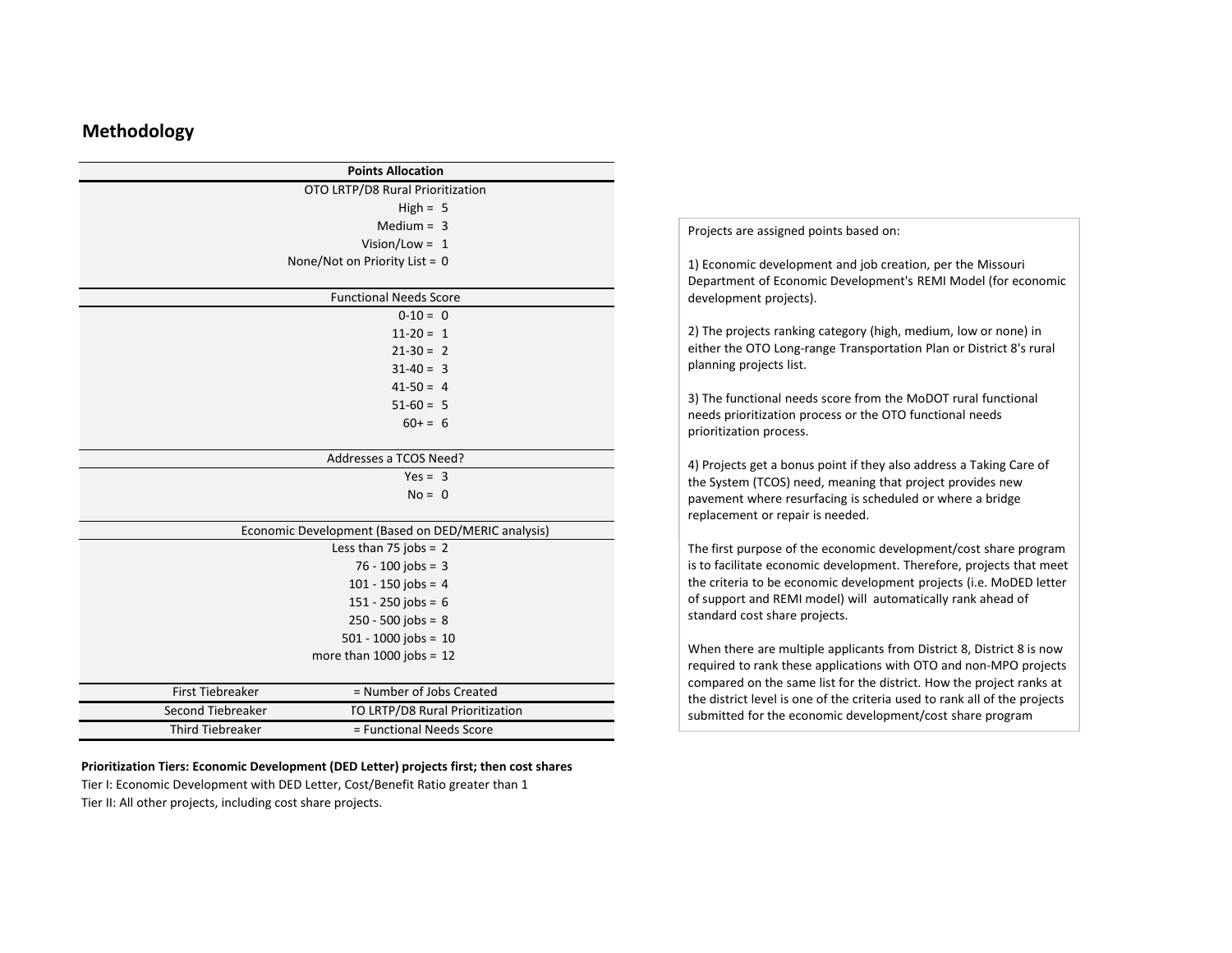|                | . .                                                                                         | . .                     |                             | OTO LRTP/D8 Rural |               | <b>MoDOT Functional Needs</b> |               |                   |               |       |
|----------------|---------------------------------------------------------------------------------------------|-------------------------|-----------------------------|-------------------|---------------|-------------------------------|---------------|-------------------|---------------|-------|
|                |                                                                                             |                         | <b>Economic Development</b> | Prioritization    |               | Prioritization                |               | <b>TCOS Need?</b> |               |       |
| Rank           | Project                                                                                     | Eligible/DED<br>Letter? | <b>Jobs Score</b>           | Priority          | <b>Points</b> | Score                         | <b>Points</b> | Y/N               | <b>Points</b> | Total |
|                | 8S0919: Route 744 (East Kearney) widening at<br>from 65 to LeCompte (Springfield Undeground |                         |                             |                   |               |                               |               |                   |               |       |
| $\mathbf{1}$   | Expansion)                                                                                  | Yes                     | 6                           | High              | 5             | 60.8                          | 6             | <b>No</b>         | $\mathbf 0$   | 17    |
| $\overline{2}$ | 8P0799: Route 76 Taneycomo Bridge and<br>Roundabout in Branson and Hollister                | No                      | $\mathbf 0$                 | High              | 5             | 60.7                          | 6             | <b>No</b>         | $\mathbf 0$   | 11    |
| 3              | Glenstone and I-44 Interchange in Springfield                                               | No                      | $\mathbf 0$                 | High              | 5             | 58.2                          | 5             | Yes               | $\mathbf{1}$  | 11    |
| 4              | 8P0791: National and James River Freeway in<br>Springfield                                  | No                      | $\mathbf 0$                 | High              | 5             | 59.0                          | 5             | No                | $\mathbf{0}$  | 10    |
| 5              | 8P2184: Routes 60 and B/VV intersection in<br>Rogersville                                   | No                      | $\mathbf 0$                 | High              | 5             | 51.9                          | 5             | No                | 0             | 10    |
| 6              | 8P2146: Route 14 (Third Street), Downtown<br>Ozark                                          | No                      | 0                           | High              | .5            | 48.5                          | 4             | No                | 0             | 9     |

### **EXAMPLE RANKING ‐ Utilizing previously‐funded cost share projects, OTO and non‐MPO areas**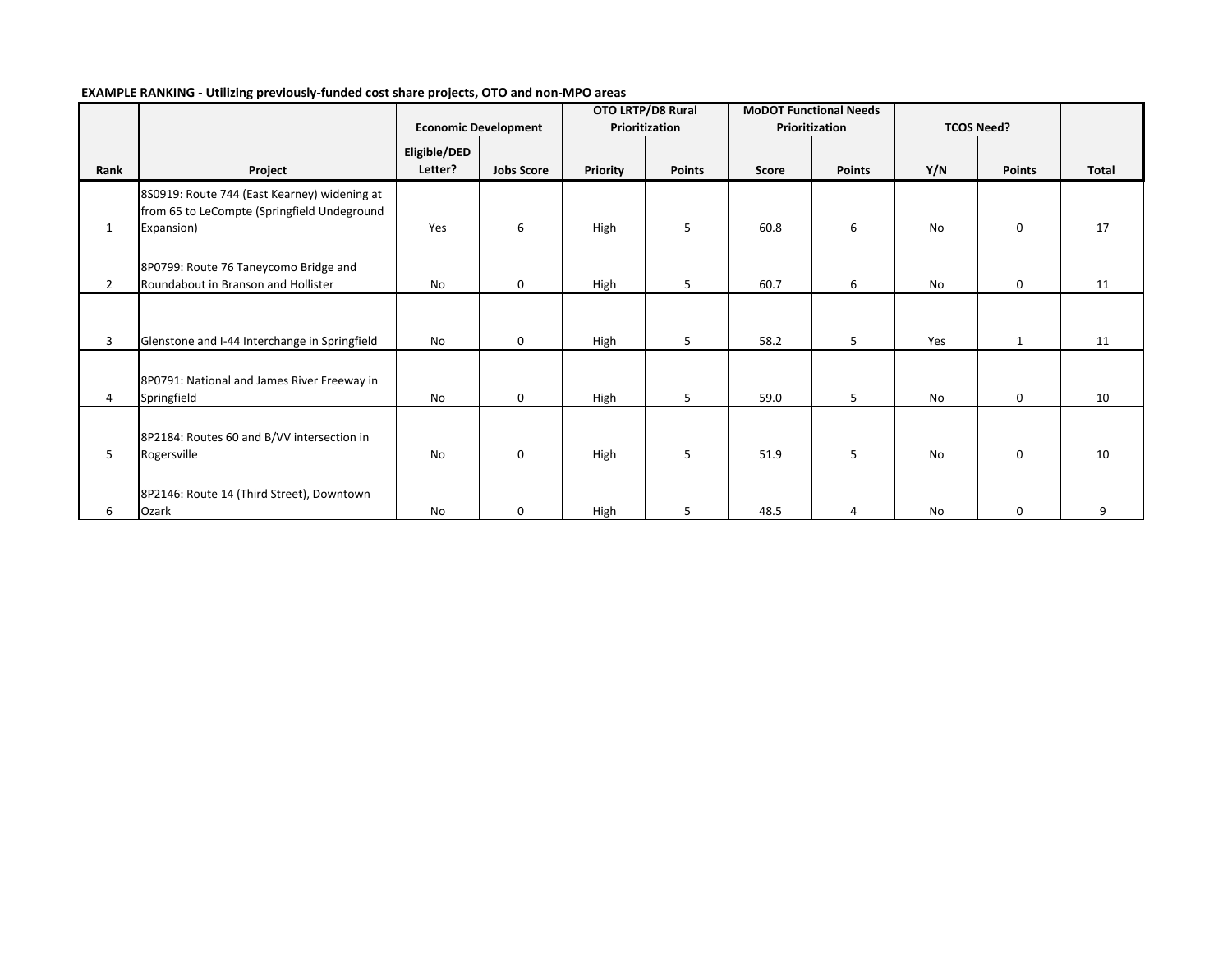### **EXAMPLE RANKING ‐ Pending Cost Share/Economic Development Projects**

|                |                                                                                               |                         |                             | OTO LRTP/D8 Rural |               | <b>MoDOT Functional Needs</b> |               |                   |               |                |
|----------------|-----------------------------------------------------------------------------------------------|-------------------------|-----------------------------|-------------------|---------------|-------------------------------|---------------|-------------------|---------------|----------------|
|                |                                                                                               |                         | <b>Economic Development</b> | Prioritization    |               | Prioritization                |               | <b>TCOS Need?</b> |               |                |
| Rank           | Project                                                                                       | Eligible/DED<br>Letter? | <b>Jobs Score</b>           | Priority          | <b>Points</b> | Score                         | <b>Points</b> | Y/N               | <b>Points</b> | Total          |
|                |                                                                                               |                         |                             |                   |               |                               |               |                   |               |                |
| 1              | 8P2366: Route 65 and Evans Road Interchange                                                   | Yes                     | 8                           | High              | 5             | 59.2                          | 5             | No                | $\mathbf 0$   | 18             |
| $\overline{2}$ | Strafford Route OO and Route 125 Improvements<br>(DED Letter Pending; estimating 50 +/- jobs) | Yes                     | $\overline{2}$              | Vision/Low        | $\mathbf{1}$  | 44.9                          | 4             | Yes               | 1             | 8              |
| 3              | 8U0500: Route 65 and Battlefield Road Interchange<br>(Springfield)                            | No                      | 0                           | High              | 5             | 44.0                          | 4             | Yes               | 1             | 10             |
| 4              | 8P2356: Route 65 and CC/J Interchange (Christian<br>County)                                   | No                      | 0                           | High              | 5             | 34.3                          | 3             | No                | 0             | 8              |
|                |                                                                                               |                         |                             |                   |               |                               |               |                   |               |                |
| 5              | 8P2199: Route 160 and Route 14 Intersection (Nixa)                                            | <b>No</b>               | $\mathbf{0}$                | Medium            | 3             | 46.7                          | 4             | No                | $\mathbf 0$   | $\overline{7}$ |
| 6              | 8P2357: Route 14 and Gregg Road Intersection<br>(Nixa)                                        | No                      | 0                           | Medium            | 3             | 47.3                          | 4             | <b>No</b>         | $\mathbf 0$   |                |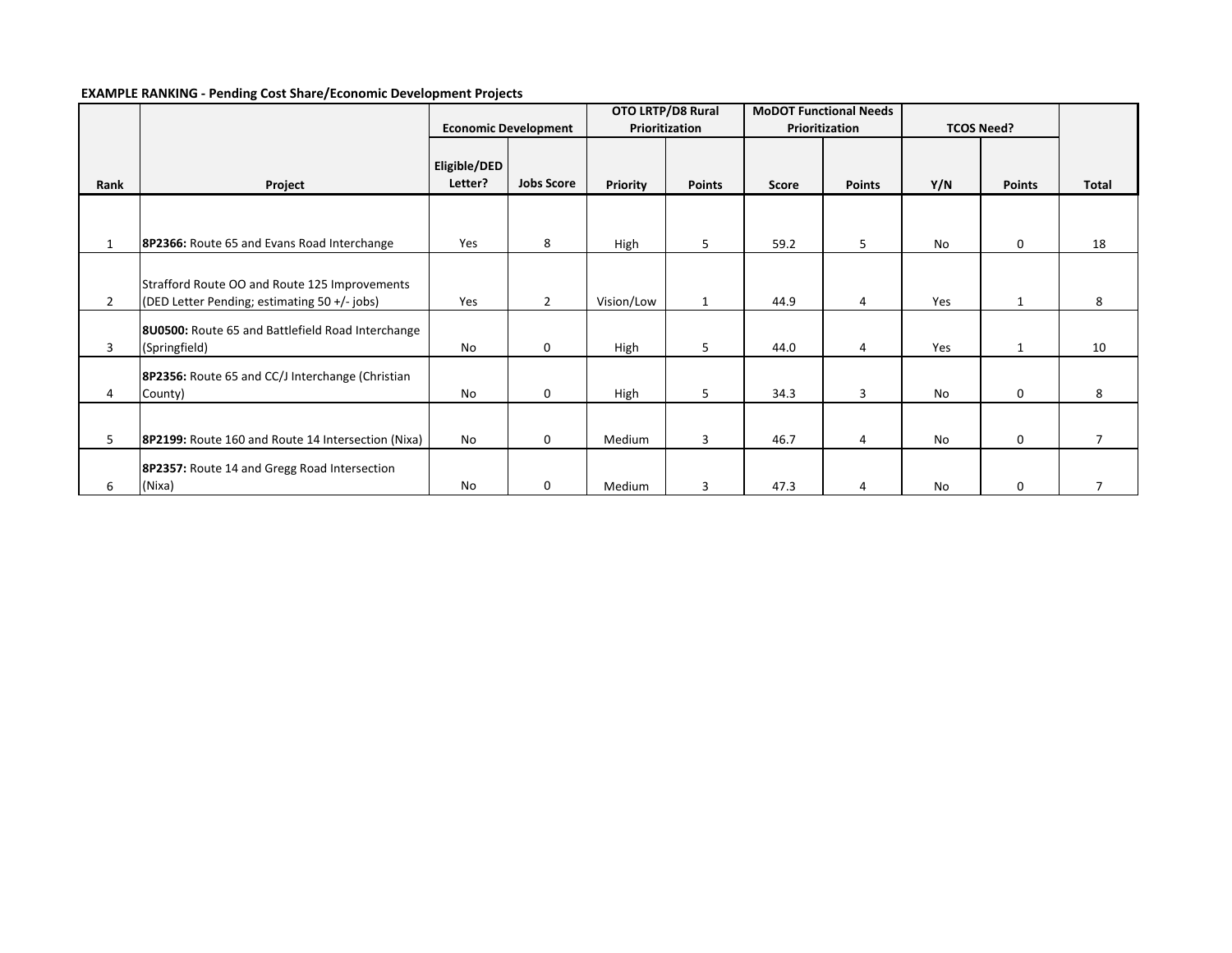### US 65  $N$

<sup>To</sup> 43.82

Planning Partner:

O MPO

| <b>Access to Opportunity</b>                                                                                                                 | 5% wt                      | $0.00$ value                            | <b>Quality of Communities</b>                                                                                                               | 5% wt                                     |                                  | <b>5.00</b> value |
|----------------------------------------------------------------------------------------------------------------------------------------------|----------------------------|-----------------------------------------|---------------------------------------------------------------------------------------------------------------------------------------------|-------------------------------------------|----------------------------------|-------------------|
| Vehicle Ownership:<br>Eliminate Bike/Ped Barriers:<br><b>District Flexible Factors:</b><br>Total:                                            | $100$ pts<br>0<br>0<br>100 | score<br>0.00<br>0.00<br>0.00           | Complies With Land use Plans:<br><b>Complies With Transportation Plans:</b><br>Connectivity:<br><b>District Flexible Factors:</b><br>Total: | $0$ pts<br>45<br>55<br>$\mathbf 0$<br>100 | 45.00<br>55.00<br>0.00<br>100.00 | $0.00$ score      |
| <b>Congestion Relief</b>                                                                                                                     |                            | 20% wt 13.04 value                      | <b>Environmental Protection</b>                                                                                                             | 0%wt                                      |                                  | 0.00 value        |
| Level of Service:<br>Daily Usage:<br><b>Functional Classification:</b><br>System Efficiency:                                                 | 25<br>50<br>25<br>0        | 15.00<br>25.18<br>25.00<br>0.00         | Enviornmental Impact:<br><b>District Flexible Factors:</b><br>Total:                                                                        | 0<br>100<br>100                           | 0.00<br>0.00<br>0.00             |                   |
| <b>District Flexible Factors:</b><br>Total:                                                                                                  | 0<br>100                   | 0.00<br>65.18                           | <b>Safety</b>                                                                                                                               | 30% wt                                    |                                  | $7.91$ value      |
| <b>Economic Competitiveness</b>                                                                                                              | 15% wt                     | 10.88 value                             | Safety Index:<br>Safety Concern:<br>Safety Enhancements:                                                                                    | 95<br>5<br>0                              | 21.37<br>5.00<br>0.00            |                   |
| Strategic Economic Corridor:<br>Level Economic Distress:<br>Supports Regional Economic Plans:<br><b>District Flexible Factors:</b><br>Total: | 0<br>50<br>50<br>0<br>100  | 0.00<br>22.50<br>50.00<br>0.00<br>72.50 | Accident Rate:<br>Accident Severity:<br><b>District Flexible Factors:</b><br>Total:                                                         | $\Omega$<br>$\mathbf 0$<br>0<br>100       | 0.00<br>0.00<br>0.00<br>26.37    |                   |
| <b>Efficient Movement of Freight</b>                                                                                                         |                            |                                         | <b>Taking Care of the System</b>                                                                                                            |                                           | 20% wt <b>20.00</b> value        |                   |
|                                                                                                                                              | 5% wt                      | $2.33$ value                            | <b>Dovemont</b>                                                                                                                             |                                           |                                  |                   |

| ing Care of the System            |     | 20% wt <b>20.00</b> value |
|-----------------------------------|-----|---------------------------|
| Pavement                          |     |                           |
| <b>Bridge Condition:</b>          | 0   | 0.00                      |
| Pavement Condition:               | U   | 0.00                      |
| Pavement Smoothness               | 0   | 0.00                      |
| Daily Usage                       | 0   | 0.00                      |
| Truck Usage:                      | 0   | 0.00                      |
| <b>Functional Classification:</b> | 0   | 0.00                      |
| Exceptional Bridge:               | ∩   | 0.00                      |
| Substandard Road and Bridge:      | 100 | 100.00                    |
| District Flexible Factors:        | 0   | 0.00                      |
| Total:                            | 100 | 100.00                    |

43.307 Project\_number: From

|                                  | $5\%$ wt | 2.33 value |
|----------------------------------|----------|------------|
|                                  |          |            |
| Truck Volume:                    | 60       | 46.6       |
| Freight Bottle Necks:            | 20       | 0.00       |
| Intermodal Freight Connectivity: | 20       | 0.00       |
| District Flexible Factors:       | 0        | 0.00       |
| Total:                           | 100      | 46.57      |
|                                  |          |            |

|                          |          | County:       | <b>Miles</b>                       |
|--------------------------|----------|---------------|------------------------------------|
|                          |          | <b>GREENE</b> | <b>OTC</b><br>2.099                |
| Data                     |          |               | <b>Purpose and Need Statement:</b> |
| Data Score               | 59.15    |               |                                    |
| AADT:                    | 24838.60 |               |                                    |
| Daily Usage:             | 12419.30 |               |                                    |
| Truck Volume:            | 2409.34  |               |                                    |
| Safety Index             | 4.10033  |               |                                    |
| Property Damage Only:    | 16.33    |               |                                    |
| Injury:<br>$-$ 3 yr avgs | 8.00     |               |                                    |
| Fatal:                   | 0.00     |               |                                    |
| Total Crashes per Year   | 24.33    |               |                                    |
| Pavement Condition       | 19.30    |               |                                    |
| Condition Text Very Good |          |               |                                    |
| Pavement Smoothness      | 75.15    |               |                                    |
| Smoothness Text          | Good     |               |                                    |
| Min Bridge Rating:       |          |               |                                    |

Estimated cost:\$0.00

### Process Points Section

Need ID:

: 241 65 @ Evans Road, interchange improvement

## Data and Comments Section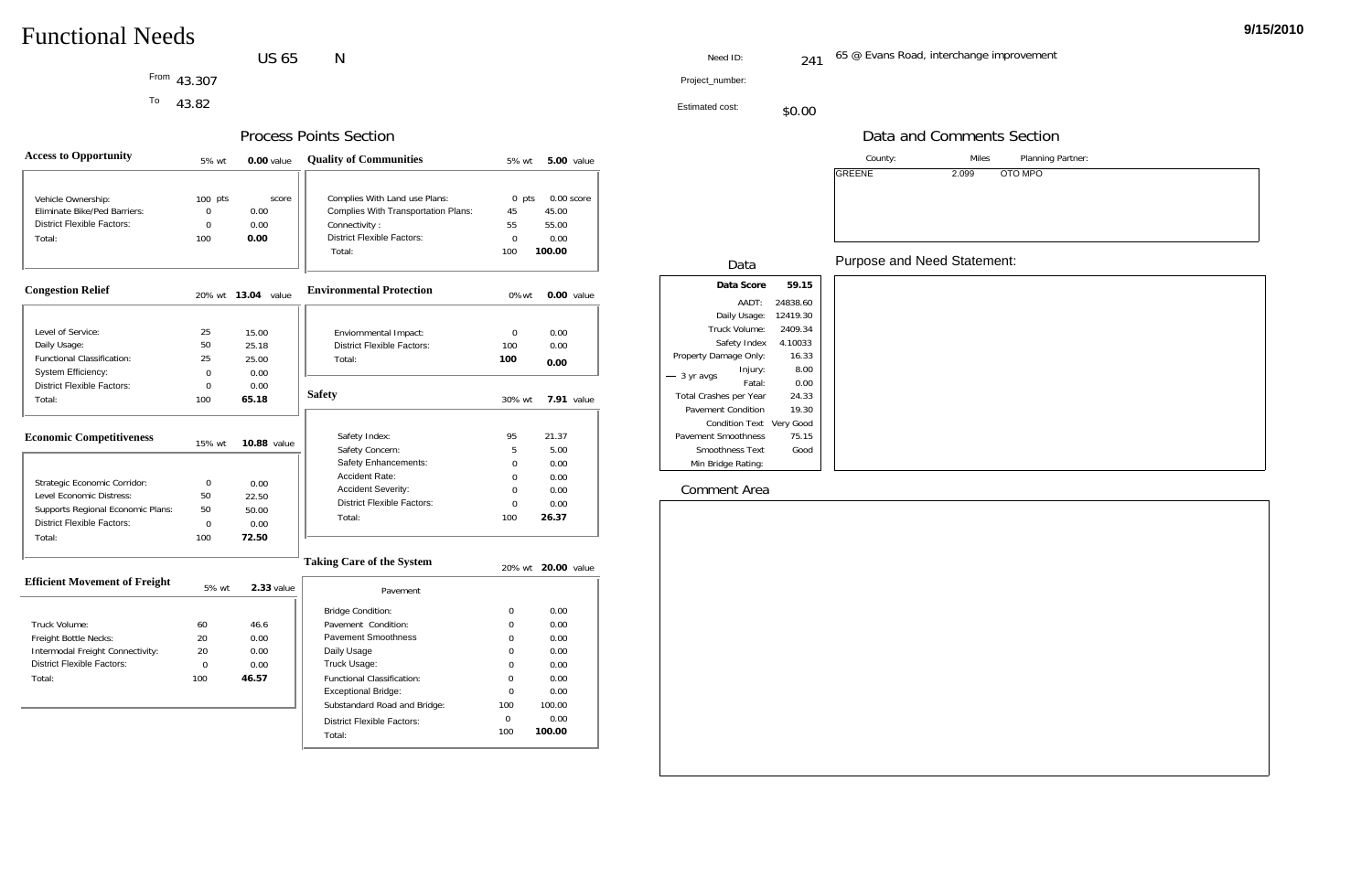RT OO  $\mathsf{E}% _{0}$ 

Planning Partner:

O MPO

| <b>Access to Opportunity</b>                             | 5% wt             | $0.00$ value       | <b>Quality of Communities</b>              | 5% wt          |             | <b>5.00</b> value |
|----------------------------------------------------------|-------------------|--------------------|--------------------------------------------|----------------|-------------|-------------------|
|                                                          |                   |                    |                                            |                |             |                   |
| Vehicle Ownership:                                       | $100$ pts         | score              | Complies With Land use Plans:              | $0$ pts        |             | $0.00$ score      |
| Eliminate Bike/Ped Barriers:                             | $\mathbf 0$       | 0.00               | <b>Complies With Transportation Plans:</b> | 45             | 45.00       |                   |
| <b>District Flexible Factors:</b>                        | $\overline{0}$    | 0.00               | Connectivity:                              | 55             | 55.00       |                   |
| Total:                                                   | 100               | 0.00               | <b>District Flexible Factors:</b>          | $\overline{0}$ | 0.00        |                   |
|                                                          |                   |                    | Total:                                     | 100            | 100.00      |                   |
| <b>Congestion Relief</b>                                 | 20% wt            | 4.89 value         | <b>Environmental Protection</b>            | 0%wt           |             | 0.00 value        |
|                                                          |                   |                    |                                            |                |             |                   |
| Level of Service:                                        | 25                | 11.02              | Enviornmental Impact:                      | 0              | 0.00        |                   |
| Daily Usage:                                             | 50                | 0.92               | <b>District Flexible Factors:</b>          | 100            | 0.00        |                   |
| <b>Functional Classification:</b>                        | 25                | 12.50              | Total:                                     | 100            | 0.00        |                   |
| System Efficiency:                                       | $\overline{0}$    | 0.00               |                                            |                |             |                   |
| <b>District Flexible Factors:</b>                        | $\mathbf 0$       | 0.00               |                                            |                |             |                   |
| Total:                                                   | 100               | 24.44              | <b>Safety</b>                              | 30% wt         |             | 2.27 value        |
| <b>Economic Competitiveness</b>                          |                   |                    | Safety Index:                              | 95             | 7.56        |                   |
|                                                          | 15% wt            | <b>10.88 value</b> | Safety Concern:                            | 5              | 0.00        |                   |
|                                                          |                   |                    | Safety Enhancements:                       | 0              | 0.00        |                   |
|                                                          |                   |                    | <b>Accident Rate:</b>                      | $\Omega$       | 0.00        |                   |
| Strategic Economic Corridor:<br>Level Economic Distress: | $\mathbf 0$<br>50 | 0.00               | <b>Accident Severity:</b>                  | 0              | 0.00        |                   |
| Supports Regional Economic Plans:                        | 50                | 22.50<br>50.00     | <b>District Flexible Factors:</b>          | $\overline{0}$ | 0.00        |                   |
| <b>District Flexible Factors:</b>                        | $\mathbf 0$       | 0.00               | Total:                                     | 100            | 7.56        |                   |
| Total:                                                   | 100               | 72.50              |                                            |                |             |                   |
|                                                          |                   |                    | <b>Taking Care of the System</b>           | 20% wt         | 20.00 value |                   |
| <b>Efficient Movement of Freight</b>                     | 5% wt             | $1.87$ value       | <b>Davamont</b>                            |                |             |                   |

| king Care of the System           |     | 20% wt <b>20.00</b> value |
|-----------------------------------|-----|---------------------------|
| Pavement                          |     |                           |
| <b>Bridge Condition:</b>          | 0   | 0.00                      |
| Pavement Condition:               | Ω   | 0.00                      |
| <b>Pavement Smoothness</b>        | O   | 0.00                      |
| Daily Usage                       | 0   | 0.00                      |
| Truck Usage:                      | ∩   | 0.00                      |
| <b>Functional Classification:</b> | U   | 0.00                      |
| Exceptional Bridge:               | U   | 0.00                      |
| Substandard Road and Bridge:      | 100 | 100.00                    |
| District Flexible Factors:        | ∩   | 0.00                      |
| Total:                            | 100 | 100.00                    |

2.823 Project\_number: From @ 125

<sup>To</sup> 3.023

|                                  | 5% wt | 1.87 value |  |
|----------------------------------|-------|------------|--|
|                                  |       |            |  |
| Truck Volume:                    | 60    | 17.5       |  |
| Freight Bottle Necks:            | 20    | 20.00      |  |
| Intermodal Freight Connectivity: | 20    | 0.00       |  |
| District Flexible Factors:       | O     | 0.00       |  |
| Total:                           | 100   | 37.47      |  |
|                                  |       |            |  |

|                            |                        |         | County:                            | <b>Miles</b> |            |
|----------------------------|------------------------|---------|------------------------------------|--------------|------------|
|                            |                        |         | <b>GREENE</b>                      | 1.375        | <b>OTC</b> |
|                            |                        |         |                                    |              |            |
|                            | Data                   |         | <b>Purpose and Need Statement:</b> |              |            |
|                            | Data Score             | 44.90   |                                    |              |            |
|                            | AADT:                  | 4318.65 |                                    |              |            |
|                            | Daily Usage:           | 2159.33 |                                    |              |            |
|                            | Truck Volume:          | 370.76  |                                    |              |            |
|                            | Safety Index           | 4.68173 |                                    |              |            |
| Property Damage Only:      |                        | 2.00    |                                    |              |            |
|                            | Injury:                | 0.67    |                                    |              |            |
| - 3 yr avgs                | Fatal:                 | 0.00    |                                    |              |            |
| Total Crashes per Year     |                        | 2.67    |                                    |              |            |
| Pavement Condition         |                        | 17.28   |                                    |              |            |
|                            | <b>Condition Text</b>  | Fair    |                                    |              |            |
| <b>Pavement Smoothness</b> |                        | 92.20   |                                    |              |            |
|                            | <b>Smoothness Text</b> | Good    |                                    |              |            |
| Min Bridge Rating:         |                        |         |                                    |              |            |

Estimated cost:\$0.00

OO @ 125 - Intersection improvements. 325

### Process Points Section

Need ID:

## Data and Comments Section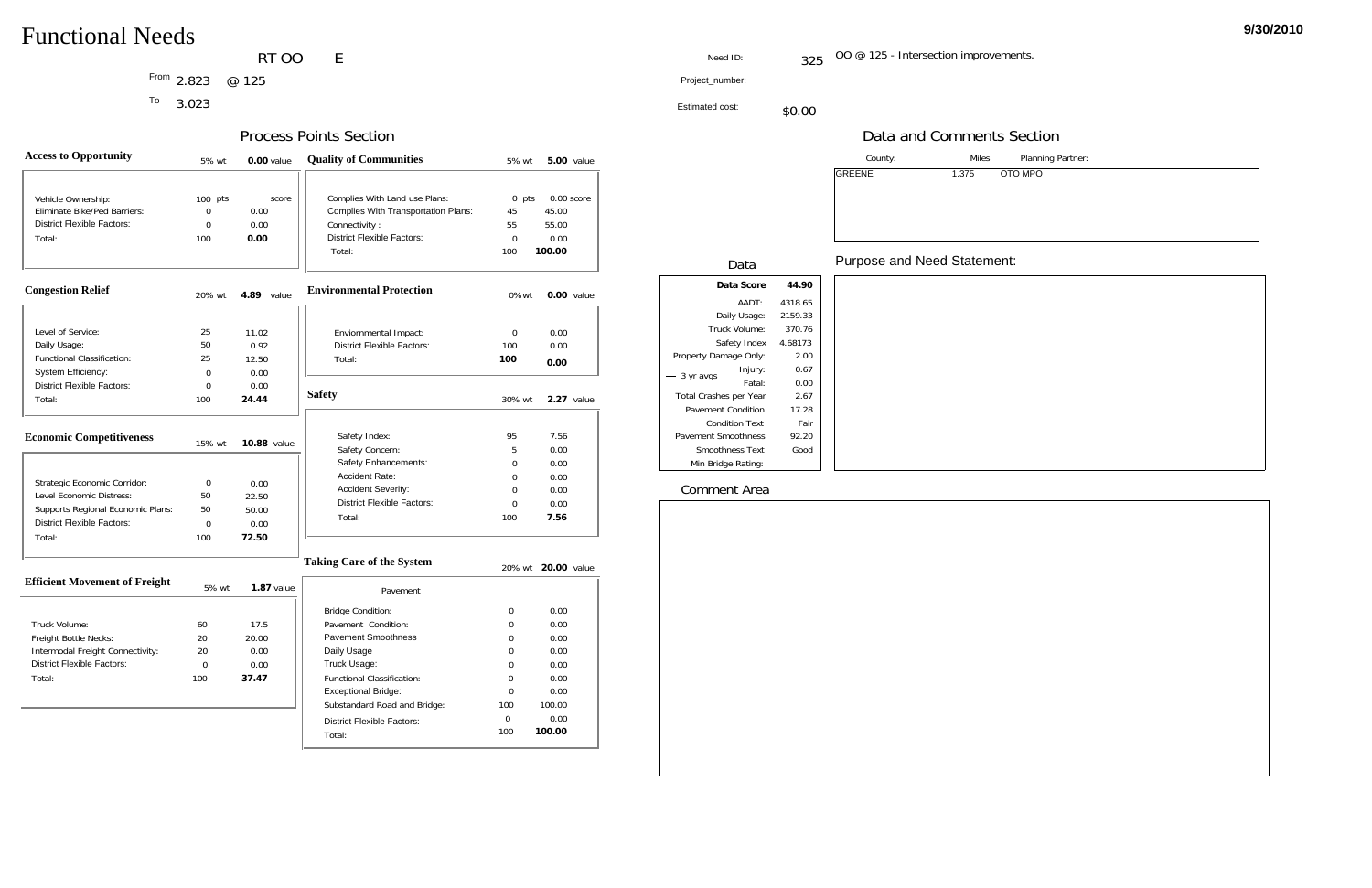**US 65**  $S$ 

Planning Partner:

TO MPO

| <b>Access to Opportunity</b>         | 5% wt       | $0.00$ value              | <b>Quality of Communities</b>              | 5% wt       |                    | <b>5.00</b> value |
|--------------------------------------|-------------|---------------------------|--------------------------------------------|-------------|--------------------|-------------------|
|                                      |             |                           |                                            |             |                    |                   |
| Vehicle Ownership:                   | $100$ pts   | score                     | Complies With Land use Plans:              | $0$ pts     |                    | $0.00$ score      |
| Eliminate Bike/Ped Barriers:         | $\mathbf 0$ | 0.00                      | <b>Complies With Transportation Plans:</b> | 45          | 45.00              |                   |
| <b>District Flexible Factors:</b>    | $\mathbf 0$ | 0.00                      | Connectivity:                              | 55          | 55.00              |                   |
| Total:                               | 100         | 0.00                      | <b>District Flexible Factors:</b>          | $\mathbf 0$ | 0.00               |                   |
|                                      |             |                           | Total:                                     | 100         | 100.00             |                   |
| <b>Congestion Relief</b>             |             | 20% wt <b>11.43</b> value | <b>Environmental Protection</b>            | 0%wt        |                    | 0.00 value        |
|                                      |             |                           |                                            |             |                    |                   |
| Level of Service:                    | 25          | 5.97                      | Enviornmental Impact:                      | $\mathbf 0$ | 0.00               |                   |
| Daily Usage:                         | 50          | 26.16                     | <b>District Flexible Factors:</b>          | 100         | 0.00               |                   |
| <b>Functional Classification:</b>    | 25          | 25.00                     | Total:                                     | 100         | 0.00               |                   |
| System Efficiency:                   | $\mathbf 0$ | 0.00                      |                                            |             |                    |                   |
| <b>District Flexible Factors:</b>    | $\mathbf 0$ | 0.00                      | <b>Safety</b>                              |             |                    |                   |
| Total:                               | 100         | 57.13                     |                                            | 30% wt      | <b>13.83</b> value |                   |
| <b>Economic Competitiveness</b>      | 15% wt      | <b>10.88 value</b>        | Safety Index:                              | 95          | 46.11              |                   |
|                                      |             |                           | Safety Concern:                            | 5           | 0.00               |                   |
|                                      |             |                           | Safety Enhancements:                       | 0           | 0.00               |                   |
| Strategic Economic Corridor:         | 0           | 0.00                      | Accident Rate:                             | 0           | 0.00               |                   |
| Level Economic Distress:             | 50          | 22.50                     | <b>Accident Severity:</b>                  | $\Omega$    | 0.00               |                   |
| Supports Regional Economic Plans:    | 50          | 50.00                     | <b>District Flexible Factors:</b>          | 0           | 0.00               |                   |
| <b>District Flexible Factors:</b>    | $\mathbf 0$ | 0.00                      | Total:                                     | 100         | 46.11              |                   |
| Total:                               | 100         | 72.50                     |                                            |             |                    |                   |
|                                      |             |                           | <b>Taking Care of the System</b>           | 20% wt      |                    | $0.00$ value      |
| <b>Efficient Movement of Freight</b> | 5% wt       | 2.83 value                | Pavement                                   |             |                    |                   |
|                                      |             |                           | Dridge Condition.                          | $\sim$      | 0.00               |                   |

| sing Care of the System           | $20\%$ wt | $0.00$ value |
|-----------------------------------|-----------|--------------|
| Pavement                          |           |              |
| <b>Bridge Condition:</b>          | 0         | 0.00         |
| Pavement Condition:               | 0         | 0.00         |
| Pavement Smoothness               | 0         | 0.00         |
| Daily Usage                       | 0         | 0.00         |
| Truck Usage:                      | 0         | 0.00         |
| <b>Functional Classification:</b> | 0         | 0.00         |
| Exceptional Bridge:               | ∩         | 0.00         |
| Substandard Road and Bridge:      | 100       | 0.00         |
| District Flexible Factors:        | U         | 0.00         |
| Total:                            | 100       | 0.00         |
|                                   |           |              |

265.11 From North Battlefield ramps

<sup>To</sup> 265.54 South Battlefield ramps

| Truck Volume:                    | 60  | 56.6  |  |
|----------------------------------|-----|-------|--|
| Freight Bottle Necks:            | 20  | 0.00  |  |
| Intermodal Freight Connectivity: | 20  | 0.00  |  |
| District Flexible Factors:       | ∩   | 0.00  |  |
| Total:                           | 100 | 56.64 |  |
|                                  |     |       |  |

|  |                          |          | County:                     | <b>Miles</b> |                 |
|--|--------------------------|----------|-----------------------------|--------------|-----------------|
|  |                          |          | <b>GREENE</b>               | 1.216        | OT <sub>0</sub> |
|  |                          |          |                             |              |                 |
|  |                          |          |                             |              |                 |
|  |                          |          |                             |              |                 |
|  |                          |          |                             |              |                 |
|  |                          |          |                             |              |                 |
|  |                          |          | Purpose and Need Statement: |              |                 |
|  | Data                     |          |                             |              |                 |
|  | Data Score               | 43.97    |                             |              |                 |
|  | AADT:                    | 25294.52 |                             |              |                 |
|  | Daily Usage:             | 12647.26 |                             |              |                 |
|  | Truck Volume:            | 3566.53  |                             |              |                 |
|  | Safety Index             | 3.05846  |                             |              |                 |
|  | Property Damage Only:    | 12.67    |                             |              |                 |
|  | Injury:<br>3 yr avgs     | 7.67     |                             |              |                 |
|  | Fatal:                   | 0.67     |                             |              |                 |
|  | Total Crashes per Year   | 21.00    |                             |              |                 |
|  | Pavement Condition       | 19.40    |                             |              |                 |
|  | Condition Text Very Good |          |                             |              |                 |
|  | Pavement Smoothness      | 119.86   |                             |              |                 |
|  | Smoothness Text          | Fair     |                             |              |                 |
|  | Min Bridge Rating:       |          |                             |              |                 |

Estimated cost:\$0.00

Project\_number: 8U0500

65 @ Battlefield, Interchange improvements 263

### Process Points Section

Need ID:

## Data and Comments Section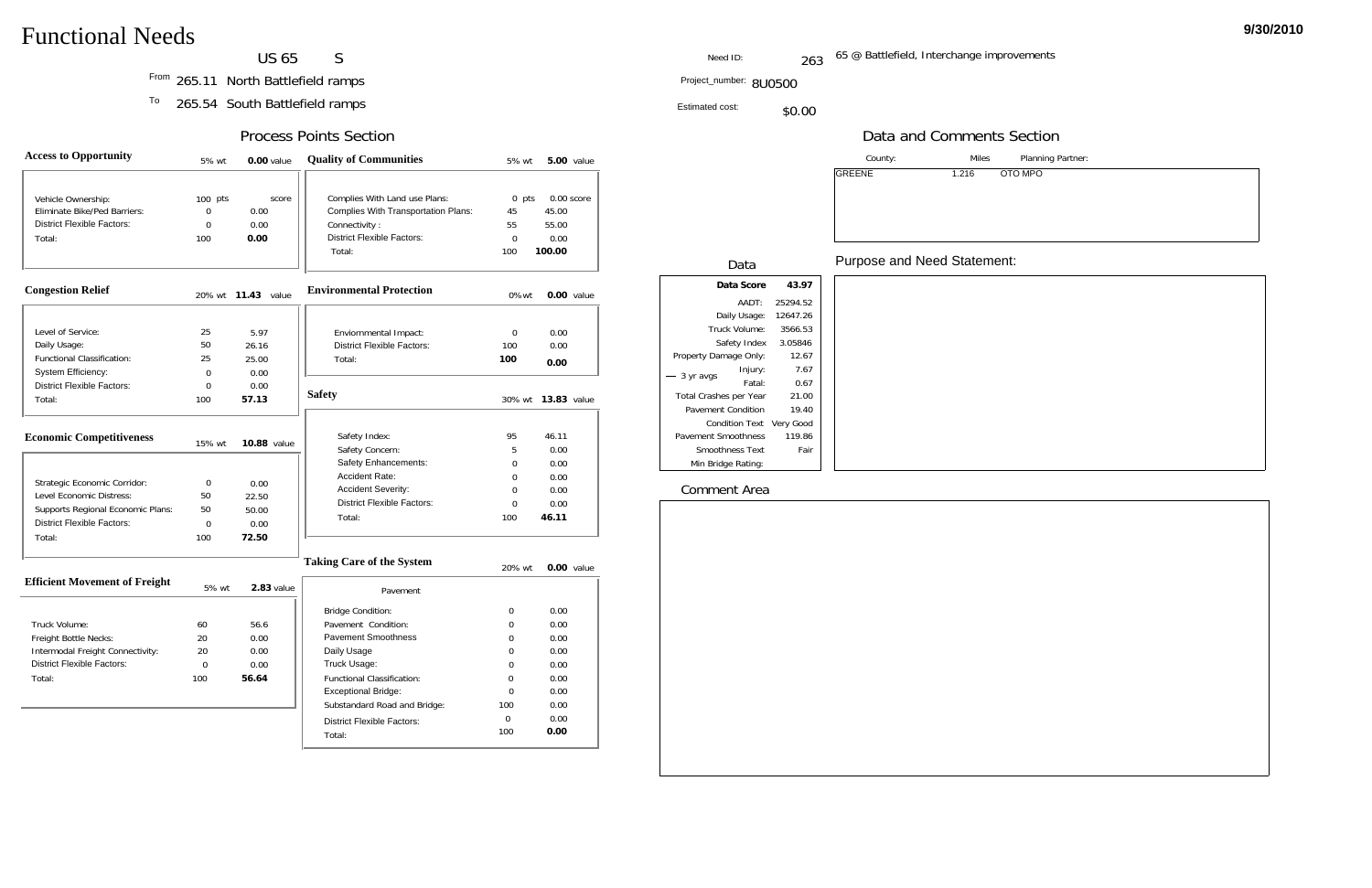US 65  $N$ 

Planning Partner:

TO MPO

| <b>Access to Opportunity</b>                                                                                                                 | 5% wt                                                | 0.00 value                             | <b>Quality of Communities</b>                                                                                                               | 5% wt                                        |                                       | <b>5.00</b> value |
|----------------------------------------------------------------------------------------------------------------------------------------------|------------------------------------------------------|----------------------------------------|---------------------------------------------------------------------------------------------------------------------------------------------|----------------------------------------------|---------------------------------------|-------------------|
| Vehicle Ownership:<br>Eliminate Bike/Ped Barriers:<br><b>District Flexible Factors:</b><br>Total:                                            | $100$ pts<br>$\overline{0}$<br>$\overline{0}$<br>100 | score<br>0.00<br>0.00<br>0.00          | Complies With Land use Plans:<br><b>Complies With Transportation Plans:</b><br>Connectivity:<br><b>District Flexible Factors:</b><br>Total: | $0$ pts<br>45<br>55<br>$\Omega$<br>100       | 45.00<br>55.00<br>0.00<br>100.00      | $0.00$ score      |
| <b>Congestion Relief</b>                                                                                                                     |                                                      | 20% wt <b>12.64</b> value              | <b>Environmental Protection</b>                                                                                                             | $0\%$ wt                                     |                                       | 0.00 value        |
| Level of Service:<br>Daily Usage:<br><b>Functional Classification:</b><br>System Efficiency:                                                 | 25<br>50<br>25<br>$\overline{0}$                     | 14.66<br>23.56<br>25.00<br>0.00        | Enviornmental Impact:<br><b>District Flexible Factors:</b><br>Total:                                                                        | $\Omega$<br>100<br>100                       | 0.00<br>0.00<br>0.00                  |                   |
| <b>District Flexible Factors:</b><br>Total:                                                                                                  | $\Omega$<br>100                                      | 0.00<br>63.22                          | <b>Safety</b>                                                                                                                               | 30% wt                                       |                                       | $6.84$ value      |
| <b>Economic Competitiveness</b>                                                                                                              | 15% wt                                               | <b>7.50 value</b>                      | Safety Index:<br>Safety Concern:                                                                                                            | 95<br>5                                      | 22.79<br>0.00                         |                   |
| Strategic Economic Corridor:<br>Level Economic Distress:<br>Supports Regional Economic Plans:<br><b>District Flexible Factors:</b><br>Total: | 0<br>50<br>50<br>$\Omega$<br>100                     | 0.00<br>0.00<br>50.00<br>0.00<br>50.00 | Safety Enhancements:<br><b>Accident Rate:</b><br><b>Accident Severity:</b><br><b>District Flexible Factors:</b><br>Total:                   | $\Omega$<br>$\Omega$<br>$\Omega$<br>0<br>100 | 0.00<br>0.00<br>0.00<br>0.00<br>22.79 |                   |
|                                                                                                                                              |                                                      |                                        | <b>Taking Care of the System</b>                                                                                                            | 20% wt                                       |                                       | 0.00 value        |
| <b>Efficient Movement of Freight</b>                                                                                                         | 5% wt                                                | $2.29$ value                           | Pavement                                                                                                                                    |                                              |                                       |                   |

| ing Care of the System            | 20% wt | $0.00$ value |
|-----------------------------------|--------|--------------|
| Pavement                          |        |              |
| <b>Bridge Condition:</b>          | 0      | 0.00         |
| Pavement Condition:               | 0      | 0.00         |
| Pavement Smoothness               | 0      | 0.00         |
| Daily Usage                       | 0      | 0.00         |
| Truck Usage:                      | 0      | 0.00         |
| <b>Functional Classification:</b> | 0      | 0.00         |
| Exceptional Bridge:               | ∩      | 0.00         |
| Substandard Road and Bridge:      | 100    | 0.00         |
| District Flexible Factors:        | 0      | 0.00         |
| Total:                            | 100    | 0.00         |

41.335 From North CC ramps

<sup>To</sup> 41.698 South CC ramps

| Efficient Movement of Freight    | 5% wt    | 2.29 value |
|----------------------------------|----------|------------|
|                                  |          |            |
| Truck Volume:                    | 60       | 45.7       |
| Freight Bottle Necks:            | 20       | 0.00       |
| Intermodal Freight Connectivity: | 20       | 0.00       |
| District Flexible Factors:       | $\Omega$ | 0.00       |
| Total:                           | 100      | 45.74      |
|                                  |          |            |

|                            |                          | County:          | <b>Miles</b>                       |
|----------------------------|--------------------------|------------------|------------------------------------|
|                            |                          | <b>CHRISTIAN</b> | OT <sub>O</sub><br>3.074           |
| Data                       |                          |                  | <b>Purpose and Need Statement:</b> |
| Data Score                 | 34.27                    |                  |                                    |
| AADT:                      | 23983.41                 |                  |                                    |
| Daily Usage:               | 11991.71                 |                  |                                    |
| Truck Volume:              | 2326.39                  |                  |                                    |
| Safety Index               | 4.04059                  |                  |                                    |
| Property Damage Only:      | 14.67                    |                  |                                    |
| Injury:                    | 7.00                     |                  |                                    |
| 3 yr avgs<br>Fatal:        | 0.00                     |                  |                                    |
| Total Crashes per Year     | 21.67                    |                  |                                    |
| Pavement Condition         | 19.00                    |                  |                                    |
|                            | Condition Text Very Good |                  |                                    |
| <b>Pavement Smoothness</b> | 75.15                    |                  |                                    |
| Smoothness Text            | Good                     |                  |                                    |
| Min Bridge Rating:         |                          |                  |                                    |

Estimated cost:\$0.00

Project\_number: 8P2356

### Process Points Section

Need ID:

: 266 <sup>65 @</sup> CC/J, Interchange improvements

## Data and Comments Section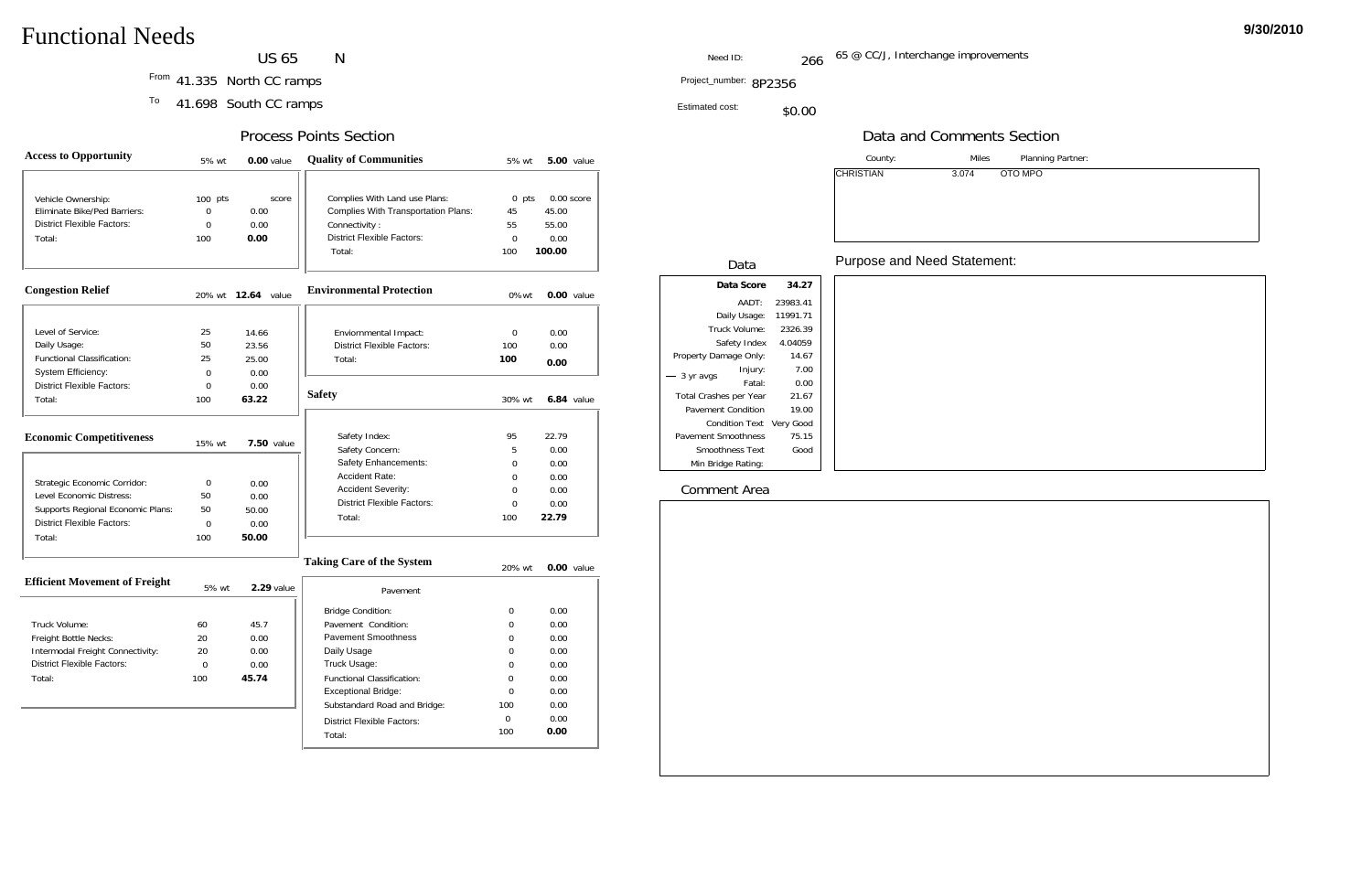Planning Partner:

TO MPO

### US 160 W

216.97

<sup>To</sup> 217.17

| <b>Access to Opportunity</b>         | 5% wt          | 0.00 value        | <b>Quality of Communities</b>              | 5% wt       | $2.75$ value      |
|--------------------------------------|----------------|-------------------|--------------------------------------------|-------------|-------------------|
|                                      |                |                   |                                            |             |                   |
| Vehicle Ownership:                   | $100$ pts      | score             | Complies With Land use Plans:              | $0$ pts     | 0.00 score        |
| Eliminate Bike/Ped Barriers:         | $\overline{0}$ | 0.00              | <b>Complies With Transportation Plans:</b> | 45          | 0.00              |
| <b>District Flexible Factors:</b>    | $\overline{0}$ | 0.00              | Connectivity:                              | 55          | 55.00             |
| Total:                               | 100            | 0.00              | <b>District Flexible Factors:</b>          | $\mathbf 0$ | 0.00              |
|                                      |                |                   | Total:                                     | 100         | 55.00             |
| <b>Congestion Relief</b>             | 20% wt         | 7.48 value        | <b>Environmental Protection</b>            | 0%wt        | 0.00 value        |
|                                      |                |                   |                                            |             |                   |
| Level of Service:                    | 25             | 7.94              | Enviornmental Impact:                      | $\mathbf 0$ | 0.00              |
| Daily Usage:                         | 50             | 4.48              | <b>District Flexible Factors:</b>          | 100         | 0.00              |
| <b>Functional Classification:</b>    | 25             | 25.00             | Total:                                     | 100         | 0.00              |
| System Efficiency:                   | 0              | 0.00              |                                            |             |                   |
| <b>District Flexible Factors:</b>    | $\overline{0}$ | 0.00              | <b>Safety</b>                              |             |                   |
| Total:                               | 100            | 37.42             |                                            | 30% wt      | <b>6.82</b> value |
| <b>Economic Competitiveness</b>      | 15% wt         | <b>7.50 value</b> | Safety Index:                              | 95          | 17.74             |
|                                      |                |                   | Safety Concern:                            | 5           | 5.00              |
|                                      |                |                   | Safety Enhancements:                       | 0           | 0.00              |
| Strategic Economic Corridor:         | $\mathbf 0$    | 0.00              | Accident Rate:                             | $\Omega$    | 0.00              |
| Level Economic Distress:             | 50             | 0.00              | Accident Severity:                         | 0           | 0.00              |
| Supports Regional Economic Plans:    | 50             | 50.00             | <b>District Flexible Factors:</b>          | $\mathbf 0$ | 0.00              |
| <b>District Flexible Factors:</b>    | $\overline{0}$ | 0.00              | Total:                                     | 100         | 22.74             |
| Total:                               | 100            | 50.00             |                                            |             |                   |
|                                      |                |                   | <b>Taking Care of the System</b>           | 20% wt      | 20.00 value       |
| <b>Efficient Movement of Freight</b> | 5% wt          | 2.16 value        | Payement                                   |             |                   |

| sing Care of the System           |     | 20% wt <b>20.00</b> value |
|-----------------------------------|-----|---------------------------|
| Pavement                          |     |                           |
| <b>Bridge Condition:</b>          | O   | 0.00                      |
| Pavement Condition:               | O   | 0.00                      |
| Pavement Smoothness               | O   | 0.00                      |
| Daily Usage                       | 0   | 0.00                      |
| Truck Usage:                      | 0   | 0.00                      |
| <b>Functional Classification:</b> | Ω   | 0.00                      |
| Exceptional Bridge:               | O   | 0.00                      |
| Substandard Road and Bridge:      | 100 | 100.00                    |
| <b>District Flexible Factors:</b> | 0   | 0.00                      |
| Total:                            | 100 | 100.00                    |

|                                  | 5% Wt | 2.16 value |
|----------------------------------|-------|------------|
|                                  |       |            |
| Truck Volume:                    | 60    | 23.3       |
| Freight Bottle Necks:            | 20    | 20.00      |
| Intermodal Freight Connectivity: | 20    | 0.00       |
| District Flexible Factors:       | O     | 0.00       |
| Total:                           | 100   | 43.25      |
|                                  |       |            |

|                          |          | County:          | <b>Miles</b>                       |
|--------------------------|----------|------------------|------------------------------------|
|                          |          | <b>CHRISTIAN</b> | 0.442<br>OT <sub>0</sub>           |
| Data                     |          |                  | <b>Purpose and Need Statement:</b> |
| Data Score               | 46.72    |                  |                                    |
| AADT:                    | 10174.47 |                  |                                    |
| Daily Usage:             | 5087.24  |                  |                                    |
| Truck Volume:            | 610.47   |                  |                                    |
| Safety Index             | 4.25293  |                  |                                    |
| Property Damage Only:    | 3.67     |                  |                                    |
| Injury:<br>3 yr avgs     | 1.67     |                  |                                    |
| Fatal:                   | 0.00     |                  |                                    |
| Total Crashes per Year   | 5.33     |                  |                                    |
| Pavement Condition       | 19.11    |                  |                                    |
| Condition Text Very Good |          |                  |                                    |
| Pavement Smoothness      | 106.79   |                  |                                    |
| Smoothness Text          | Fair     |                  |                                    |
| Min Bridge Rating:       |          |                  |                                    |

Estimated cost:\$0.00

Project\_number: 8P2199 From

### Process Points Section

Need ID:

: the fig.  $143$   $160$  @ 14 intersection

## Data and Comments Section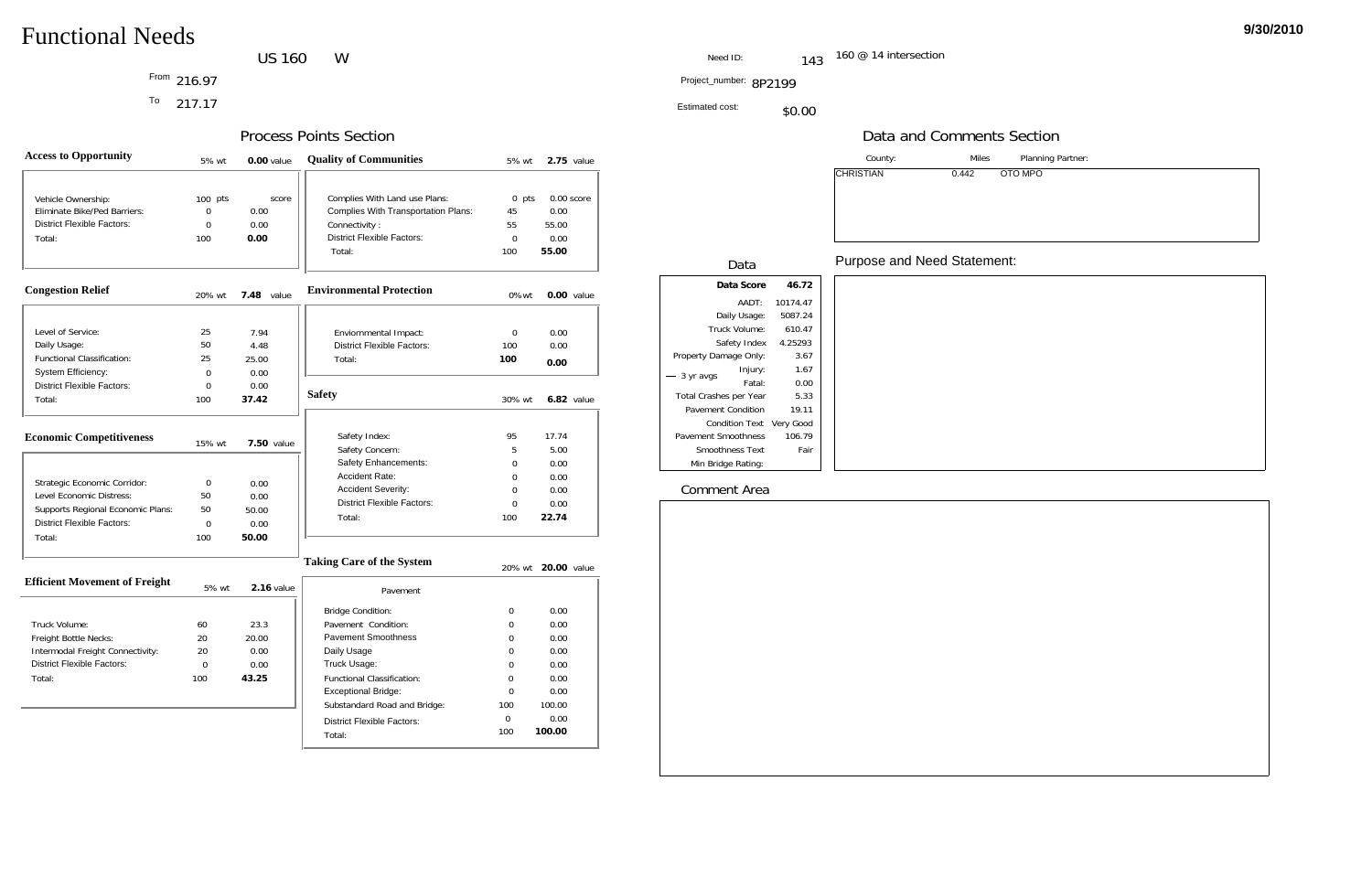### MO 14  $\mathsf{E}% _{0}\left( \mathsf{E}\right)$

<sup>From</sup> 23.571 @ Gregg Road in Nixa and the state of the state of the state of the Project\_number: 8P235 Project\_number: 8P235

<sup>To</sup> 23.771

Planning Partner:

TO MPO

| <b>Access to Opportunity</b>         | 5% wt          | 0.00 value        | <b>Quality of Communities</b>              | 5% wt          | <b>5.00</b> value  |  |
|--------------------------------------|----------------|-------------------|--------------------------------------------|----------------|--------------------|--|
|                                      |                |                   |                                            |                |                    |  |
| Vehicle Ownership:                   | $100$ pts      | score             | Complies With Land use Plans:              | $0$ pts        | $0.00$ score       |  |
| Eliminate Bike/Ped Barriers:         | $\mathbf 0$    | 0.00              | <b>Complies With Transportation Plans:</b> | 45             | 45.00              |  |
| <b>District Flexible Factors:</b>    | $\mathbf 0$    | 0.00              | Connectivity:                              | 55             | 55.00              |  |
| Total:                               | 100            | 0.00              | <b>District Flexible Factors:</b>          | $\overline{0}$ | 0.00               |  |
|                                      |                |                   | Total:                                     | 100            | 100.00             |  |
| <b>Congestion Relief</b>             | 20% wt         | <b>5.90</b> value | <b>Environmental Protection</b>            | 0%wt           | $0.00$ value       |  |
|                                      |                |                   |                                            |                |                    |  |
| Level of Service:                    | 25             | 15.00             | Enviornmental Impact:                      | $\mathbf 0$    | 0.00               |  |
| Daily Usage:                         | 50             | 4.48              | <b>District Flexible Factors:</b>          | 100            | 0.00               |  |
| Functional Classification:           | 25             | 10.00             | Total:                                     | 100            | 0.00               |  |
| System Efficiency:                   | $\Omega$       | 0.00              |                                            |                |                    |  |
| <b>District Flexible Factors:</b>    | 0              | 0.00              | <b>Safety</b>                              |                |                    |  |
| Total:                               | 100            | 29.48             |                                            | 30% wt         | <b>7.20</b> value  |  |
| <b>Economic Competitiveness</b>      | 15% wt         | <b>7.50 value</b> | Safety Index:                              | 95             | 19.00              |  |
|                                      |                |                   | Safety Concern:                            | 5              | 5.00               |  |
|                                      |                |                   | Safety Enhancements:                       | $\Omega$       | 0.00               |  |
| Strategic Economic Corridor:         | 0              | 0.00              | Accident Rate:                             | $\Omega$       | 0.00               |  |
| Level Economic Distress:             | 50             | 0.00              | <b>Accident Severity:</b>                  | 0              | 0.00               |  |
| Supports Regional Economic Plans:    | 50             | 50.00             | <b>District Flexible Factors:</b>          | 0              | 0.00               |  |
| <b>District Flexible Factors:</b>    | $\overline{0}$ | 0.00              | Total:                                     | 100            | 24.00              |  |
| Total:                               | 100            | 50.00             |                                            |                |                    |  |
|                                      |                |                   | <b>Taking Care of the System</b>           |                | 20% wt 20.00 value |  |
| <b>Efficient Movement of Freight</b> | 5% wt          | $1.71$ value      | Pavement                                   |                |                    |  |
|                                      |                |                   | <b>Bridge Condition:</b>                   | 0              | 0.00               |  |
| Truck Volumo:                        | $40^{\circ}$   | 212               | Davamont Condition                         | $\cap$         | 0.00               |  |

| king Care of the System           |     | 20% wt <b>20.00</b> value |
|-----------------------------------|-----|---------------------------|
| Pavement                          |     |                           |
| <b>Bridge Condition:</b>          | 0   | 0.00                      |
| Pavement Condition:               | Ω   | 0.00                      |
| Pavement Smoothness               | ∩   | 0.00                      |
| Daily Usage                       | ∩   | 0.00                      |
| Truck Usage:                      | ∩   | 0.00                      |
| <b>Functional Classification:</b> | U   | 0.00                      |
| Exceptional Bridge:               | U   | 0.00                      |
| Substandard Road and Bridge:      | 100 | 100.00                    |
| District Flexible Factors:        | ∩   | 0.00                      |
| Total:                            | 100 | 100.00                    |

| Truck Volume:                    | 60       | 34.2  |
|----------------------------------|----------|-------|
| Freight Bottle Necks:            | 20       | 0.00  |
| Intermodal Freight Connectivity: | 20       | 0.00  |
| District Flexible Factors:       | $\Omega$ | 0.00  |
| Total:                           | 100      | 34.20 |
|                                  |          |       |

|                          |          | County:                            | <b>Miles</b>             |
|--------------------------|----------|------------------------------------|--------------------------|
|                          |          | <b>CHRISTIAN</b>                   | 0.547<br>OT <sub>O</sub> |
| Data                     |          | <b>Purpose and Need Statement:</b> |                          |
| Data Score               | 47.31    |                                    |                          |
| AADT:                    | 20962.00 |                                    |                          |
| Daily Usage:             | 5240.50  |                                    |                          |
| Truck Volume:            | 1299.64  |                                    |                          |
| Safety Index             | 4.2      |                                    |                          |
| Property Damage Only:    | 6.67     |                                    |                          |
| Injury:<br>3 yr avgs     | 2.33     |                                    |                          |
| Fatal:                   | 0.00     |                                    |                          |
| Total Crashes per Year   | 9.00     |                                    |                          |
| Pavement Condition       | 18.89    |                                    |                          |
| Condition Text Very Good |          |                                    |                          |
| Pavement Smoothness      | 62.61    |                                    |                          |
| Smoothness Text          | Good     |                                    |                          |
| Min Bridge Rating:       |          |                                    |                          |

Estimated cost:\$0.00

Project\_number: 8P2357

14 @ Gregg in Nixa 137

### Process Points Section

Need ID:

### Data and Comments Section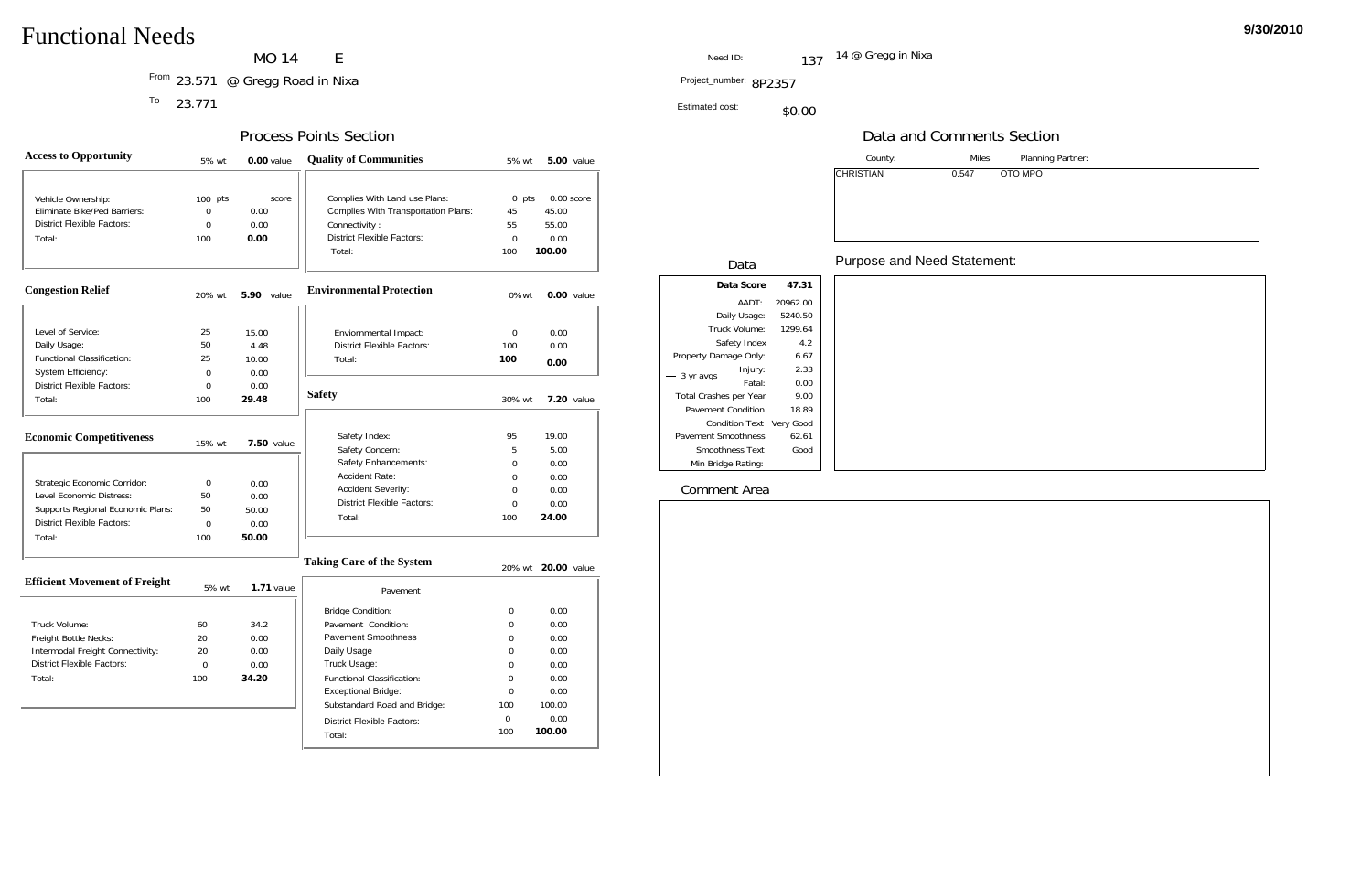## **Partnership Funding Options**

## **Cost Share / Economic Development Program**

- Project must be on the state highway system.
- Local metropolitan planning organization (MPO) or regional planning commission (RPC) must support the project.
- District engineer must agree to the need and the proposed solution before the project can be considered.
- Agreement must be approved by the Missouri Highways and Transportation Commission (MHTC) and the project sponsor for each project. The MHTC agreement identifies project expenses to be included and each party's responsibility for project costs. These agreed upon expenses are called participation costs.
- At a minimum, the agreement between the MHTC and the project sponsor will include expenses for construction inspection, construction and any construction change orders. Other expenses in the agreement included could be preliminary engineering, right of way acquisition, right of way incidental costs and utility relocations.
- Project sponsors must contribute at least 50 percent of participation costs unless project creates new jobs.
- Projects creating jobs, as verified by the state Department of Economic Development, may be funded up to 100 percent of participation costs with the MHTC approval. Retail development projects are not eligible for higher participation.
- Funds available for Missouri Department of Transportation's (MoDOT's) participation are based on uncommitted revenue. This amount is determined based on MoDOT's debt management policy and funds necessary to keep State Transportation Improvement Program (STIP) commitments. No project will be moved out of the STIP to increase revenue available for cost share projects.
- MoDOT's funding for proposed projects will be considered based on the following hierarchy of funding sources.
	- $\triangleright$  Remaining balance of \$30 million annually set aside for cost share/economic development - Projects limited to \$5 million annually for a maximum of four years for this allocated funding.
	- $\triangleright$  Rural major corridor funding allocation remaining balance Projects must be improvement to a major rural corridor. Since each Transportation Management Area (TMA) region receives its portion of major project funding directly, projects within its boundaries are not eligible for rural major corridor funding.